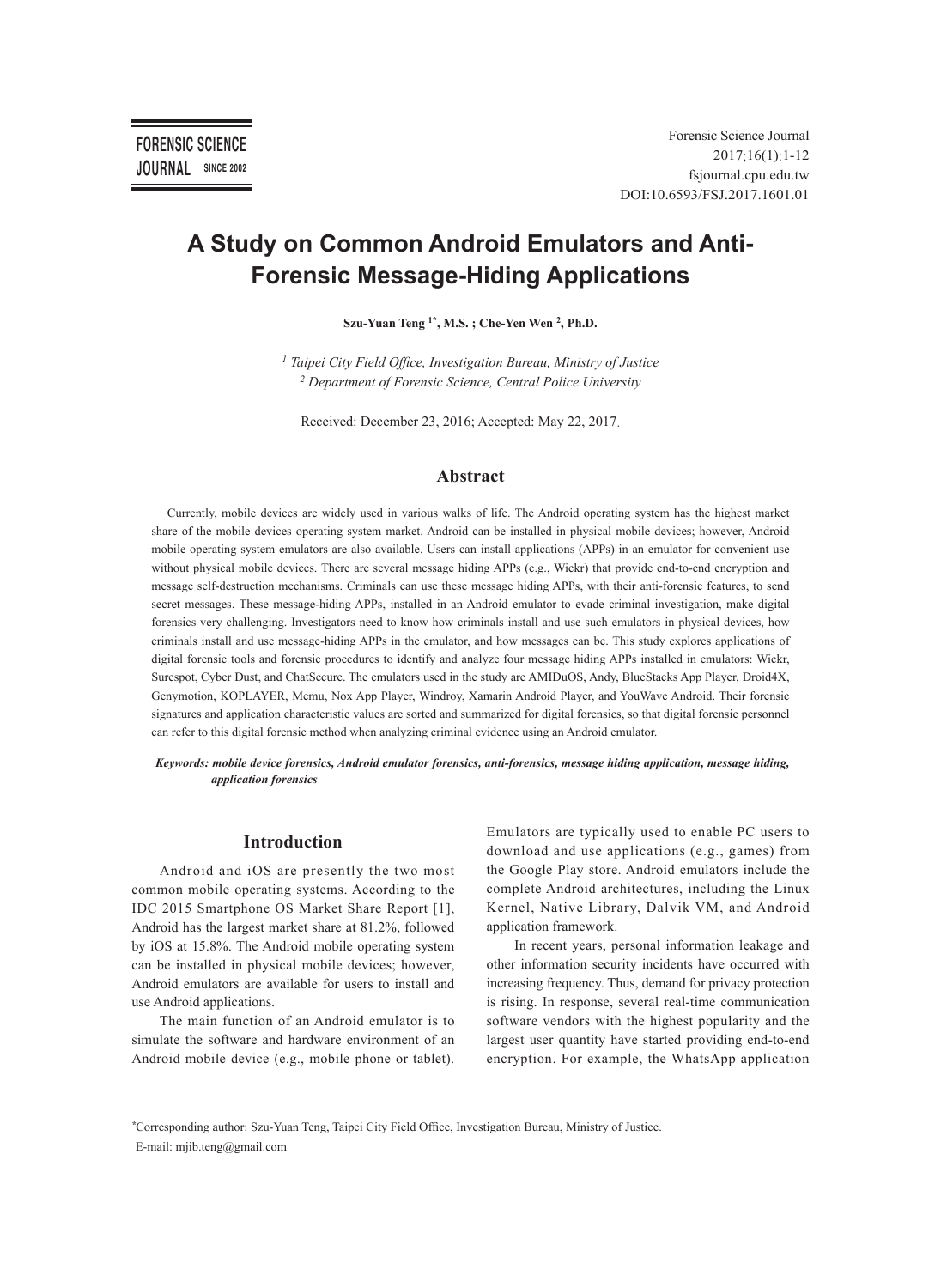protects user content (e.g., text messages, photos, videos, group chats, and video chats) with end-to-end encryption. Only the sender and the recipient can read the encrypted messages. The Line instant communications application has an end-to-end encryption capability called "Letter Sealing". It applies by default to all chat, voice and video calls. Because messages are compiled into messy code using encryption keys stored in the personal devices rather than on the server, any message that is intercepted cannot be decrypted and read. The message-hiding application Telegram became infamous after Islamic State (ISIS) terrorists used it to exchange messages about a terrorist attack in Paris on Friday 13 November 2015. It has an automatic message destruction function to reduce the risk of being monitored. Such an application can be used as an instrument of crime because of its strong privacy protections. ISIS has developed another encrypted communication application called "Alrawi," which increases the difficulty of spying on their terrorist activities by anti-terrorism units. The United States government has warned that criminals and extremists could use such communication encryption technology to hide their whereabouts.

Suspects are likely to use Android emulators to install such message-hiding applications for criminal message transmission with the purpose of evading criminal investigation. Digital forensics practice personnel therefore need an in-depth discussion and study of how to analyze criminal cases that involve the use of new virtual mobile devices as instruments of crime.

### **Experimental Materials and Methods**

#### *Android Emulator Software*

In this study, an experiment was conducted on 11 Android emulators. The Lollipop version of the AMIDuOS emulator was used as the research subject [2]. The Andy emulator can run on the Microsoft Windows operating system and the Apple OS X operating system. It has powerful functions, and it supports seamless synchronization between desktop and mobile devices [3]. The BlueStacks App Player is one of the earliest Android emulators in the market, and it is one of the most famous and most widely used emulators [4]. Droid4x, also known as the hippocampus-playing simulator, enables ARM applications to run on an x86 architecture, and it is compatible with more than 99 % of applications

and games in the market [5]. The Genymotion Android Emulator claims to be the Android emulator software with the fastest starting speed, and it currently supports operating systems including Microsoft Windows, Apple OS X, and Linux, with the features of being easy to install and use [6]. The KOPLAYER emulator, developed by Kaopu Network Co., Ltd. in Fuzhou China, supports Intel and AMD CPUs [7]. The Memu emulator, developed by Microvirt Software Technology Co., Ltd. in Shanghai of mainland China, provides a multiple boot manager function like Droid4X [8]. The Nox App Player, an emulator developed by MoreTech Inc. in Beijing, China, emphasizes high performance and ultimate compatibility [9]. The Windroy emulator was developed by Beijing Windroy Technology Co., Ltd. in mainland China [10]. Xamarin Android Player, an emulator developed by the company Xamarin, can be installed on Microsoft Windows and Apple OS X. It is mainly intended for use by application developers [11]. YouWave Android, a commercial emulator developed by the company YouWave in California, United States, supports Android 5.1 Lollipop version [12]. This study also selected 11 types of common Android emulators in the market as experiment and analysis objects, including Andy v46.2.207, AmiDuos v3.1.30, BlueStacks App Player v2.0, Genymotion v2.6.0, Memu v2.6.5, Droid4X v0.10.3, KOPLAYER v1.3.14, Nox App Player v3.1, Windroy v2.9, Xamarin Android Player v0.6.5, and YouWave Android v5.7. In addition, this study selected four message-hiding applications for experiments and analysis, including Wickr v2.6.4.1, Surespot v65, Cyber Dust v2.6.4, and ChatSecure v14.2.3.

#### *Message-Hiding Applications*

In this study, an experiment was performed using four message-hiding applications: Wickr v2.6.4.1, Surespot v65, Cyber Dust v2.6.4, and ChatSecure v14.2.3. Wickr v2.6.4.1 is a free end-to-end messagehiding application that can be used to send text, video, picture, and voice messages. It emphasizes security and anonymity, with no metadata for tracking. Surespot v65 is an end-to-end message-hiding application that provides a symmetric key encryption (256 bit AES-GCM) mechanism, and emphasizes a built-in security mechanism. It can be used to send any message, but only the recipient can read the contents. Cyber Dust v2.6.4 is a message-hiding application that can automatically erase a message without leaving any evidence. All sent messages are deeply encrypted, cannot be accessed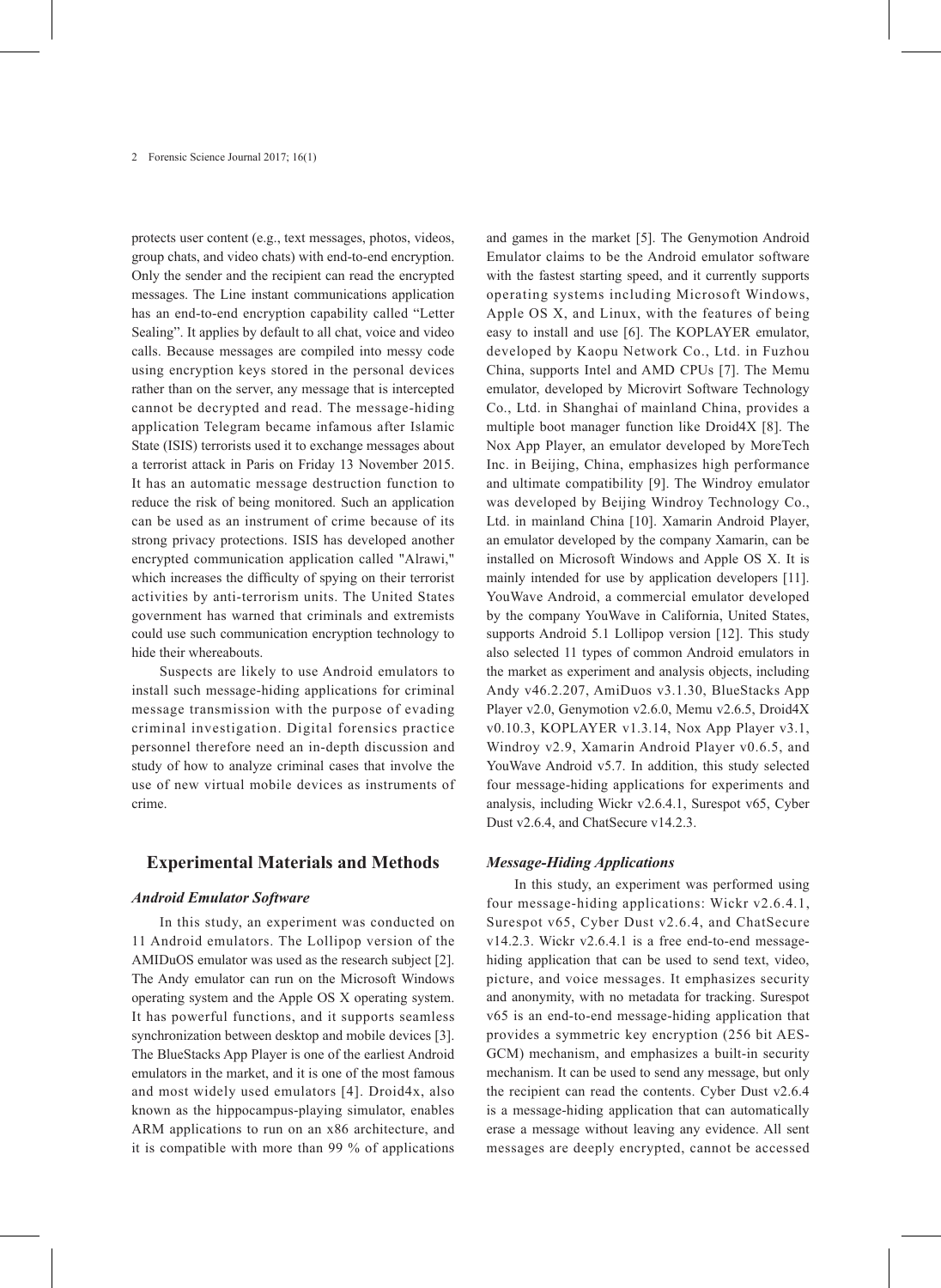again, and cannot be read even by the developer. ChatSecure v14.2.3 is a message-hiding application that provides a powerful encryption mechanism and endto-end authentication. The encryption methods used include XMPP with TLS for authorization control, OTG for end-to-end authentication, Tor for bypassing firewall restrictions, and SQLCipher for encrypting the locally stored dialogue records.

# *Description of the Experimental Simulation Environment*

This study used the Microsoft Windows 7 operating system as the experimental environment. The system registry, system connection port monitoring, file change monitoring, AVD DDMS (Android Virtual Device Dalvik Debug Monitor Server), and integrated forensics and analysis were used to observe and record changes in files

after the Android emulators in this study were installed and run.

### *Experimental Method Design*

The X-Ways Forensics comprehensively analyzed and recorded changes to the local file system and the virtual file system of the emulator. Regshot, Currports, FolderChangesView, and Disk Pulse also recorded and analyzed the local system registry, system connection ports, folders, and files. The experimental and observation results of the Android emulator file system and the message-hiding applications were recorded and analyzed by AVD DDMS and WireShark Android Logcat to find out the names and paths of files that needed to be preserved for forensics. Fig. 1 shows the forensic process and research method.The steps for testing an Android emulator are as follows:



**Fig. 1** Digital forensics process for Android emulators.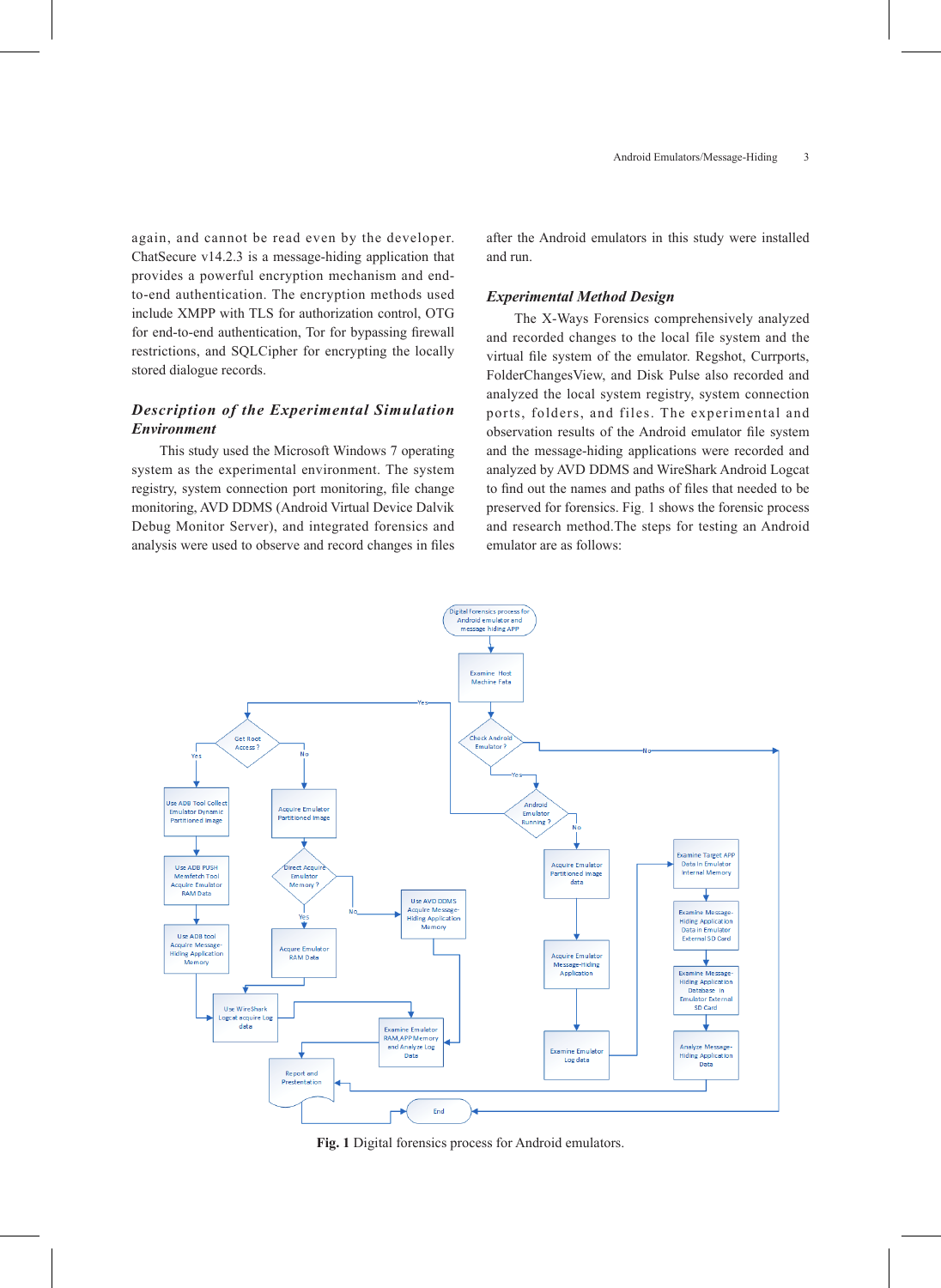- 1. Obtain the emulator to be examined forensically, and record its version.
- 2. Start the Regshot app on the Windows device to take a snapshot of the registry. Then start the Currports, FolderChangesView, and Disk Pulse apps to enable their file monitoring functions.
- 3. Install the executable file of the Android emulator on the local device and observe the file changes in FolderChangesView and Disk Pulse.
- 4. After the installation is complete, disable the monitoring functions of FolderChangesView and Disk Pulse, and record the file and folder changes in a report file.
- 5. Use the Regshot to take a second snapshot of the registry, use the comparison function to analyze the differences in the registry before and after software installation, and generate a report file.
- 6. Analyze the report files generated in the previous two steps to sort and summarize important file information of the Android emulator, find data items for forensic signatures, and record them.

The message-hiding APPs installed in the Android emulator were tested and observed to determine which files and paths might contain forensic information. During the installation and test of the wireless file transmission and message hiding APPs, X-Ways Forensics was used for comprehensive forensic analysis, and AVD DDMS was used to record and analyze file system changes in the Android emulator.

The steps for testing an APP are as follows:

- 1. Obtain the wireless file transmission and messagehiding APP to be examined, and record its version.
- 2. Start the Logcat function of the AVD DDMS on the local device to monitor changes in the file system.
- 3. Install the APK (Android application package) of the wireless file transmission and message-hiding APP on the local device, observe the file changes using AVD DDMS Logcat, and record the file and folder changes in a report file.
- 4. Download the heap content (HPROF) of the wireless file transmission and message-hiding APP, respectively, before, during, and after running this APP, and analyze the file system and heap content.

### **Results and Discussions**

# *Analysis of the installation paths and virtual file systems of Android emulators*

Each of the 11 emulators were installed and

analyzed. Eight were installed in the locations C:\ Program Files\, C:\Program Files (x86)\, or C:\ ProgramData\ (three of them can alternatively be installed under a user account). Two were installed under a user account (C:\Users\{USER ACCOUNT}\). One was installed in the root directory of the system disk (C:\ KOPLAYER). According to analysis of the virtual file systems of the emulators, we found that seven of the emulators stored the virtual file under a user account (C:\Users\{USER ACCOUNT}\), two of them in the system installation path, and the remaining two in C:\ ProgramData\Emulator Program Name.

We analyzed the virtual machine technologies, virtual disk types, and registry keys used by the Android emulators. The emulators in this study used one of three virtual machine technologies: VMware, Oracle VirtualBox, and self-developed LayerCake. They used one of five file configuration formats (virtual disk file types): VMware (VMDK), Oracle VirtualBox (VDI & VMDK), Oracle VirtualBox (VMDK), Oracle VirtualBox (VDI), and self-developed sparsefs. The emulators had different keys in the registry key path HKEY\_LOCAL\_ MACHINE\SOFTWARE\ for forensic personnel to track and examine.

# *Analysis of the programs started by emulators, ports, and whether ADB Shell can be used*

When one of the Android emulators is run, it starts a specific program and port. These allow the emulator to receive and transmit information from and to the host system. The program started by each emulator is stored in the heap while the emulator is running. The test results show that the program started by each emulator might use a different port. By observing the running emulators through the AVD DDMS, we found of the 11 emulators, only KOPLAYER and YouWave Android did not connect to ADB Shell through the respective ports. The remaining nine emulators fetched the dynamically partitioned image file, RAM, and APP heap through ADB Shell.

### *Analysis of Digital Evidence*

This study analyzed types of digital evidence generated by Android emulators. From the analysis results, we found that the file system might contain digital evidence such as files and folders, registry keys, program and network port information, and memory and logs. All of the emulators except KOPLAYER and YouWave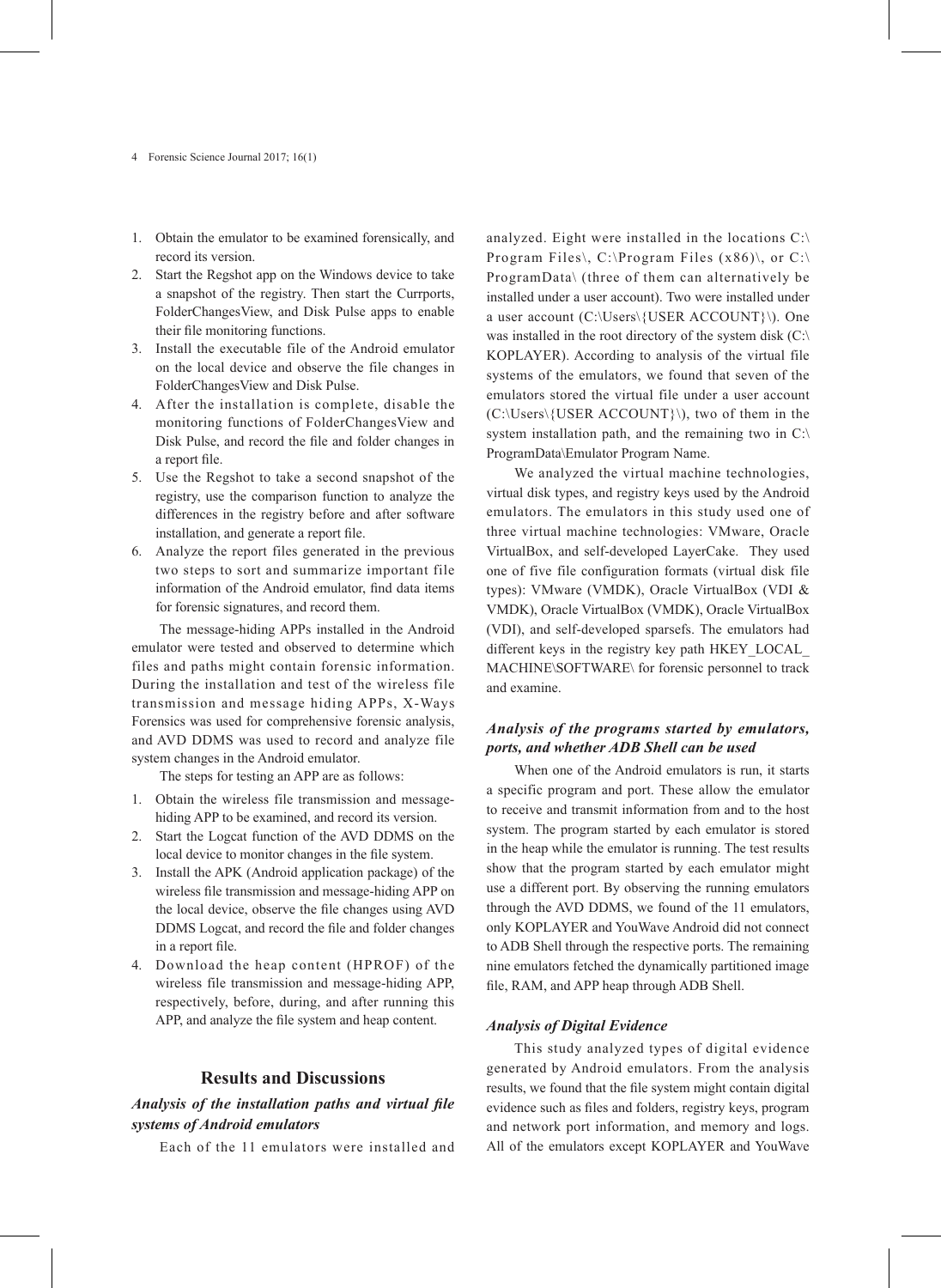Android fetched the APP heap information. Four of them, Andy, Genymotion, Nox App Player, and Xamarin Android Player, could directly fetch and examine the respective memory locations. The other seven required an importing program and an ADB connection to fetch from memory. The test result showed that the emulators, although using different virtual architectures

and virtual environments, allow investigators to obtain APP information using digital forensic procedures and methods. Therefore, digital evidence can still be effectively fetched from these Android emulators. Major forensic signatures for the emulators are summarized in Table 1.

| No.          | <b>Emulator</b><br><b>Name</b>  | <b>Emulator System Path</b>                                            | <b>Path to the Virtual File</b><br><b>System of the Emulator</b>                                                                                                       | <b>Type of</b><br><b>Virtual</b><br><b>Disk File</b> | <b>Registry Key Analysis</b>                                                                                                                                       | <b>Analysis on</b><br><b>Started Programs</b><br>and Ports | Whether<br><b>ADB Shell</b><br><b>Can Be Used</b><br>and Port |
|--------------|---------------------------------|------------------------------------------------------------------------|------------------------------------------------------------------------------------------------------------------------------------------------------------------------|------------------------------------------------------|--------------------------------------------------------------------------------------------------------------------------------------------------------------------|------------------------------------------------------------|---------------------------------------------------------------|
| $\mathbf{1}$ | AMIDuOS                         | C:\ProgramData\AMI\<br>DuOS\;C:\Users\<br>{USER                        | C:\ProgramData\AMI\<br>DuOS\imgs                                                                                                                                       | vdi                                                  | HKEY CURRENT<br>USER\Software\AMI\<br>DuOS\DuOS\;HKEY<br>LOCAL_MACHINE\<br><b>SOFTWARE\</b><br>Microsoft\Windows\<br>CurrentVersion\Installer\<br><b>UserData</b>  | DuOS.exe:3600;<br>DuoVMHeadless.<br>exe:10088              | Yes: $21503$                                                  |
| 2            | Andy                            | C:\Users\{USER<br>ACCOUNT}\AppData\<br>Roaming\Andy\                   | C:\Users\{USER<br>ACCOUNT}\AppData\<br>Roaming\Andy\<br>machines\af48496a-<br>085f-4698-8d8a-<br>4d6ce371c7a0(GUID)<br>images                                          | vmdk                                                 | HKEY CURRENT<br>USER\Software\<br>Andy\;HKEY<br><b>LOCAL MACHINE\</b><br><b>SOFTWARE\</b><br>Microsoft\Windows\<br>CurrentVersion\Uninstall\<br>Andy $OS\setminus$ | AndyConsole.<br>exe: 5905                                  | Yes: 5555                                                     |
| 3            | <b>BlueStacks</b><br>App Player | $C:\P$ rogram Files (x86)<br><b>BlueStacks</b>                         | C:\ProgramData\<br>BlueStacks\Android                                                                                                                                  | sparsefs                                             | HKEY LOCAL<br><b>MACHINE\</b><br>SOFTWARE\BlueStacks\                                                                                                              | HD-Frontend<br>exe:53306                                   | Yes: 5554                                                     |
| 4            | Droid4X                         | C:\Program Files $(x86)$<br>Droid4X                                    | $C:\$ Program Files (x86)<br>Droid4X\VirtualBox<br>$VMs\ldots\ddot{4}x$ .                                                                                              | vmdk                                                 | HKEY LOCAL<br><b>MACHINE\</b><br><b>SOFTWARE\</b><br>Wow6432Node\<br>Microsoft\Windows\<br>CurrentVersion\Uninstall\<br>$Droid4X\$                                 | Droid4X.exe:59955                                          | Yes: 26944                                                    |
| 5            | Genymotion                      | C:\Users\{USER<br>ACCOUNT}\AppData\<br>Local\Genymobile\<br>Genymotion | C:\Users\{USER<br>ACCOUNT}\AppData\<br>Local\Genymobile\<br>Genymotion\deployed\<br>Mobile device name<br>(ex: Samsung Galaxy<br>Note 3 - 4.3 - API 18 -<br>1080x1920) | vdi and<br>vmdk                                      | HKEY CURRENT<br>USER\Software\<br>Genymobile\<br>Genymotion\;KEY<br><b>LOCAL MACHINE\</b><br><b>SOFTWARE\</b><br>Microsoft\Windows\<br>CurrentVersion\Uninstall\   | Multiple ports such<br>as player.exe:56877                 | Yes: 5555                                                     |

# **Table 1** Major forensic items for Android emulators.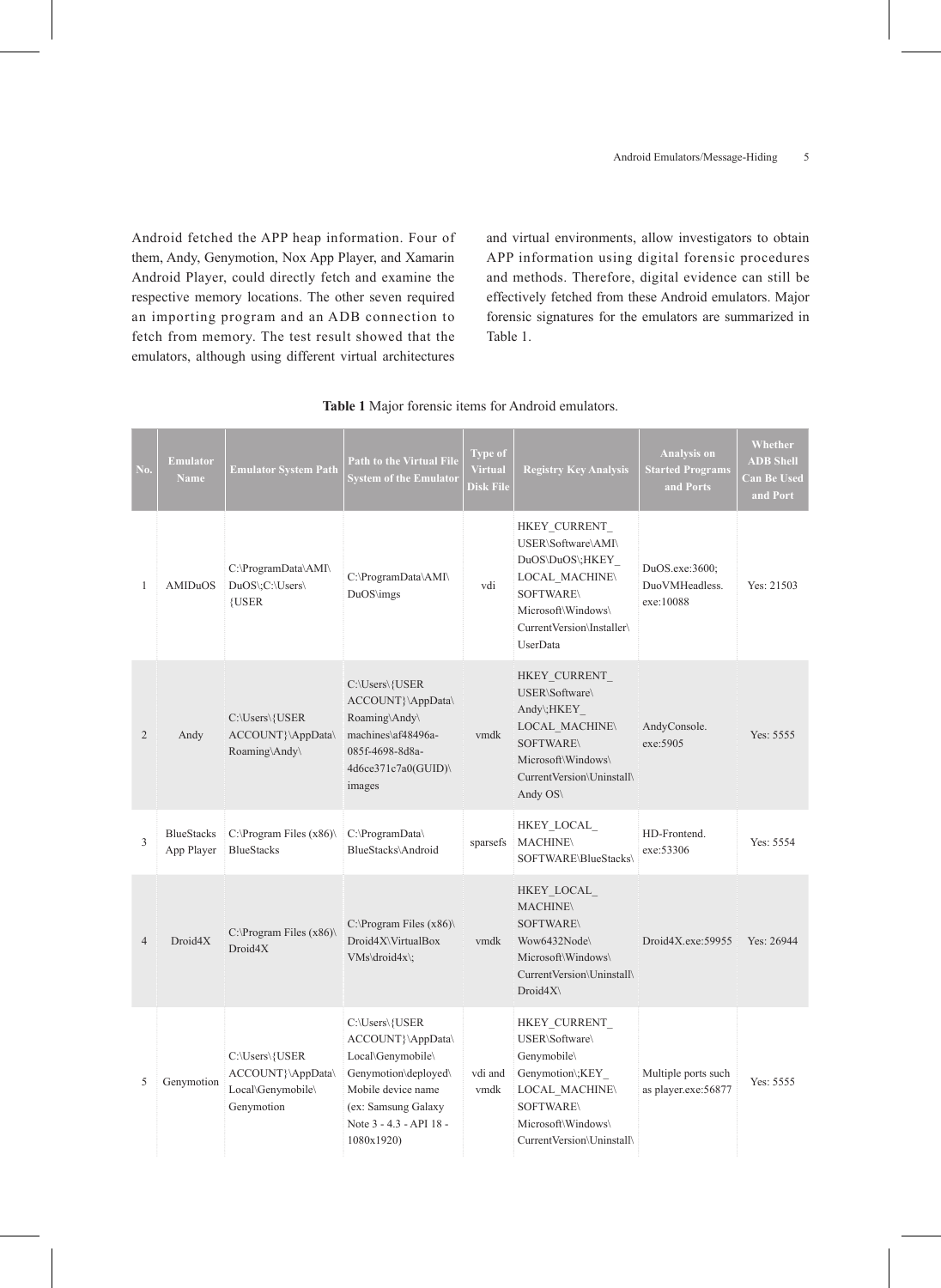# 6 Forensic Science Journal 2017; 16(1)

| No. | <b>Emulator</b><br><b>Name</b> | <b>Emulator System Path</b>                                                                                                                                      | <b>Path to the Virtual File</b><br><b>System of the Emulator</b>                                                   | <b>Type of</b><br><b>Virtual</b><br><b>Disk File</b> | <b>Registry Key Analysis</b>                                                                                                                                                                       | <b>Analysis</b> on<br><b>Started Programs</b><br>and Ports                                       | <b>Whether</b><br><b>ADB Shell</b><br><b>Can Be Used</b><br>and Port |
|-----|--------------------------------|------------------------------------------------------------------------------------------------------------------------------------------------------------------|--------------------------------------------------------------------------------------------------------------------|------------------------------------------------------|----------------------------------------------------------------------------------------------------------------------------------------------------------------------------------------------------|--------------------------------------------------------------------------------------------------|----------------------------------------------------------------------|
| 6   |                                | KOPLAYER C:\KOPLAYER                                                                                                                                             | C:\KOPLAYER\<br>deployed\KOPLAYER                                                                                  | vmdk                                                 | HKEY LOCAL<br><b>MACHINE\</b><br><b>SOFTWARE\</b><br>Microsoft\Windows\<br>Current Version\Uninstall\<br>KOPLAYER isl\                                                                             | KOPLAYER.<br>exe: 537377                                                                         | N <sub>0</sub>                                                       |
| 7   | Memu                           | C:\Program Files\<br>Microvirt                                                                                                                                   | C:\Program Files\<br>Microvirt\MEmu\<br>MemuHyperv VMs<br>MEmu                                                     | vmdk                                                 | HKEY_LOCAL_<br><b>MACHINE</b><br><b>SOFTWARE\</b><br>Wow6432Node<br>Microsoft\Windows\<br>CurrentVersion\Uninstall\<br>MEmu\                                                                       | Multiple ports<br>such as MEmu.<br>exe: 57385,<br>57387, 57391 and<br>MEmuHeadless.<br>exe:21500 | Yes: $21503$                                                         |
| 8   | Nox App<br>Player              | C:\Program Files\<br>Bignox\BigNoxVM;C:\<br>Users $\{\text{user account}\}$ .<br>BigNox                                                                          | C:\Users\{user<br>account}\AppData\<br>Roaming\Nox\bin\<br>BignoxVMS\nox\                                          | vmdk                                                 | HKEY LOCAL<br><b>MACHINE\</b><br><b>SOFTWARE</b><br>Microsoft\Windows\<br>Current Version\Uninstall<br>\0147813640F7AF69F56<br>9581EE672B6BE1E7179<br>8E                                           | nox adb.<br>exe: 5037, 55504;<br>NoxVMHandle.<br>exe:58001                                       | Yes: $62001$                                                         |
| 9   | Windroy                        | C:\Program Files $(x86)$<br>Windroye;C:\Program<br>Files\WindroyeBox;C:\<br>Users\{user account}\<br>AppData\Local\<br>VirtualStore\Program<br>Files\WindroyeBox | C:\ProgramData\<br>Windroye\vdi;C:\<br>ProgramData\Windroye\<br>Windroye 4E513D9BC<br>016A2AADA0CF6F642<br>6390EB\ | vdi                                                  | HKEY LOCAL<br><b>MACHINE\</b><br><b>SOFTWARE\</b><br>WindroyeBox\                                                                                                                                  | WindroyeBoxHD.<br>exe:22555;<br>Windroye.<br>exe: 55795                                          | Yes: 22515                                                           |
| 10  | Xamarin<br>Android<br>Player   | C:\Program Files\<br>Xamarin Android Player Xamarin Android Player                                                                                               | C:\Users\<br>{user account}\<br>AppData\Roaming\<br>VMStorageLibrary\<br>Nexus 5 (Lollipop)                        | vdi                                                  | HKEY_LOCAL_<br><b>MACHINE</b><br><b>SOFTWARE\</b><br>Microsoft\Windows\<br>CurrentVersion\Installer\<br>UserData\S-1-5-18\Produ<br>cts\21C5AD255AE2DB6<br>4E8CB93588A3DFB32\<br>InstallProperties\ | AndroidPlayer.<br>exe: 49695                                                                     | Yes: 5555                                                            |
| 11  | YouWave<br>Android             | C:\Program Files $(x86)$<br>YouWave Android                                                                                                                      | C:\Users\{user<br>account}\.Virtualbox\<br>HardDisks                                                               | vdi                                                  | ${\rm HKEY\_LOCAL}_-$<br><b>MACHINE\</b><br><b>SOFTWARE\</b><br>Wow6432Node\<br>Microsoft\Windows\<br>CurrentVersion\Uninstall\<br>YouWave\                                                        | YouWave Android.<br>exe:60500                                                                    | No                                                                   |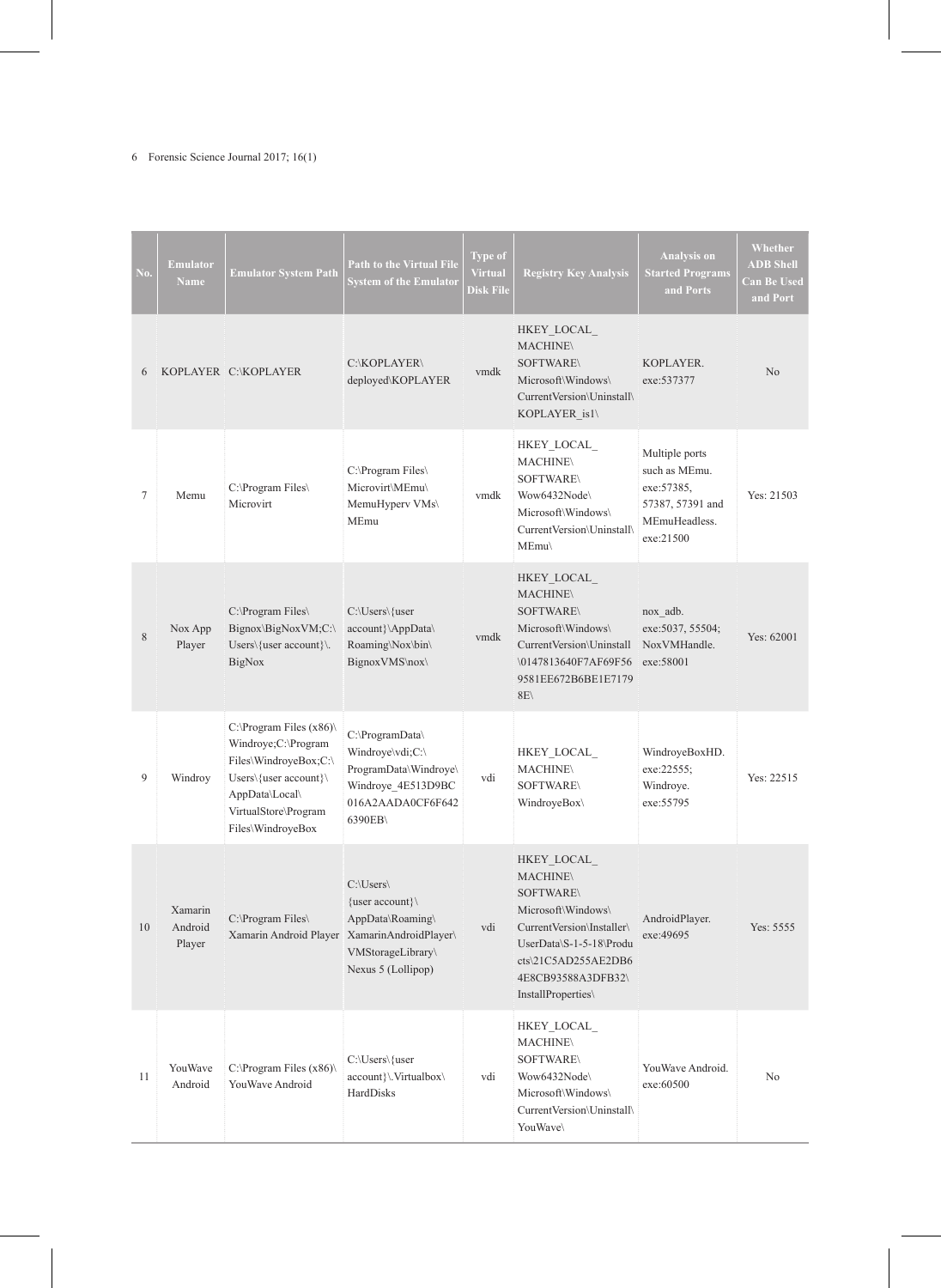As shown in Table 2, the Android emulators employ three types of virtual machine software technologies. Digital evidence retained by emulators in the local device includes logs, temporary browser files, registry keys, memory information, files, and folders. Table 2 also shows whether X-Ways Forensics can fetch directly from emulator memory, and the path of the memory file.

| No.            | <b>Emulator</b><br><b>Name</b>  | <b>Virtual Machine</b><br><b>Software and</b><br><b>Technology Employed</b> | <b>Local Digital Trace</b><br><b>Evidence Retained</b><br>by Emulator                             | <b>Can Emulator</b><br><b>Memory Be</b><br><b>Fetched Directly?</b> | <b>Memory Location</b>                                                                                                                   |
|----------------|---------------------------------|-----------------------------------------------------------------------------|---------------------------------------------------------------------------------------------------|---------------------------------------------------------------------|------------------------------------------------------------------------------------------------------------------------------------------|
| $\mathbf{1}$   | Andy                            | <b>VMware</b><br>(VMDK)                                                     | Logs<br>Browser temporary<br>files<br>Registry keys                                               | Yes                                                                 | C:\Users\MJIB\AppData\Roaming\<br>Andy\machines\06ad203a-81da-<br>46f8-a582-15761de6c68b\images\*.<br>vmm                                |
| $\sqrt{2}$     | <b>BlueStacks</b><br>App Player | Self-developed<br>LayerCake virtual<br>technology                           | Memory<br>information<br>Files and folders                                                        | N <sub>o</sub>                                                      | N/A                                                                                                                                      |
| $\overline{3}$ | Genymotion                      | Oracle VirtualBox<br>(VDI & VMDK)                                           |                                                                                                   | Yes                                                                 | C:\Users\{user account}\AppData\<br>Local\Genymobile\Genymotion\<br>deployed\HTC One - 4.4.4 - API 19<br>- $1080x1920\$ Snapshots\*.vmdk |
| $\overline{4}$ | Droid4X                         |                                                                             | Logs<br>Browser temporary<br>files<br>Registry keys<br>Memory<br>information<br>Files and folders | N <sub>0</sub>                                                      | N/A                                                                                                                                      |
| 5              | <b>KOPLAYER</b>                 |                                                                             |                                                                                                   | N <sub>0</sub>                                                      | N/A                                                                                                                                      |
| 6              | Memu                            | Oracle VirtualBox                                                           |                                                                                                   | N <sub>o</sub>                                                      | $\rm N/A$                                                                                                                                |
| 7              | Nox App<br>Player               | (VMDK)                                                                      |                                                                                                   | Yes                                                                 | C:\Users\{user account}\AppData\<br>Roaming\Nox\bin\BignoxVMS\nox\<br>Snapshots\*.vmdk                                                   |
| $8\,$          | AMIDuOS                         |                                                                             |                                                                                                   | N <sub>0</sub>                                                      | N/A                                                                                                                                      |
| $\overline{9}$ | Windroy                         |                                                                             |                                                                                                   | N <sub>0</sub>                                                      | N/A                                                                                                                                      |
| 10             | Xamarin<br>Android<br>Player    | Oracle VirtualBox<br>(VDI)                                                  |                                                                                                   | Yes                                                                 | C:\Users\{user account}\AppData\<br>Roaming\XamarinAndroidPlayer\<br>VMStorageLibrary\Nexus 5<br>(Lollipop)\Snapshots\*.vmdk             |
| 11             | YouWave<br>Android              |                                                                             |                                                                                                   | N <sub>o</sub>                                                      | N/A                                                                                                                                      |

#### **Table 2** Digital evidence of Android emulators.

# *Analysis of the message-hiding APP Wickr*

When Wickr is installed, the emulator creates a folder named com.mywickr.wickr2 in the file system, containing its internal memory. This folder consists of five subfolders: app\_sfs, databases, files, no\_backup, and shared\_prefs. The shared\_prefs folder stores XML files containing some parameter settings of the APP. The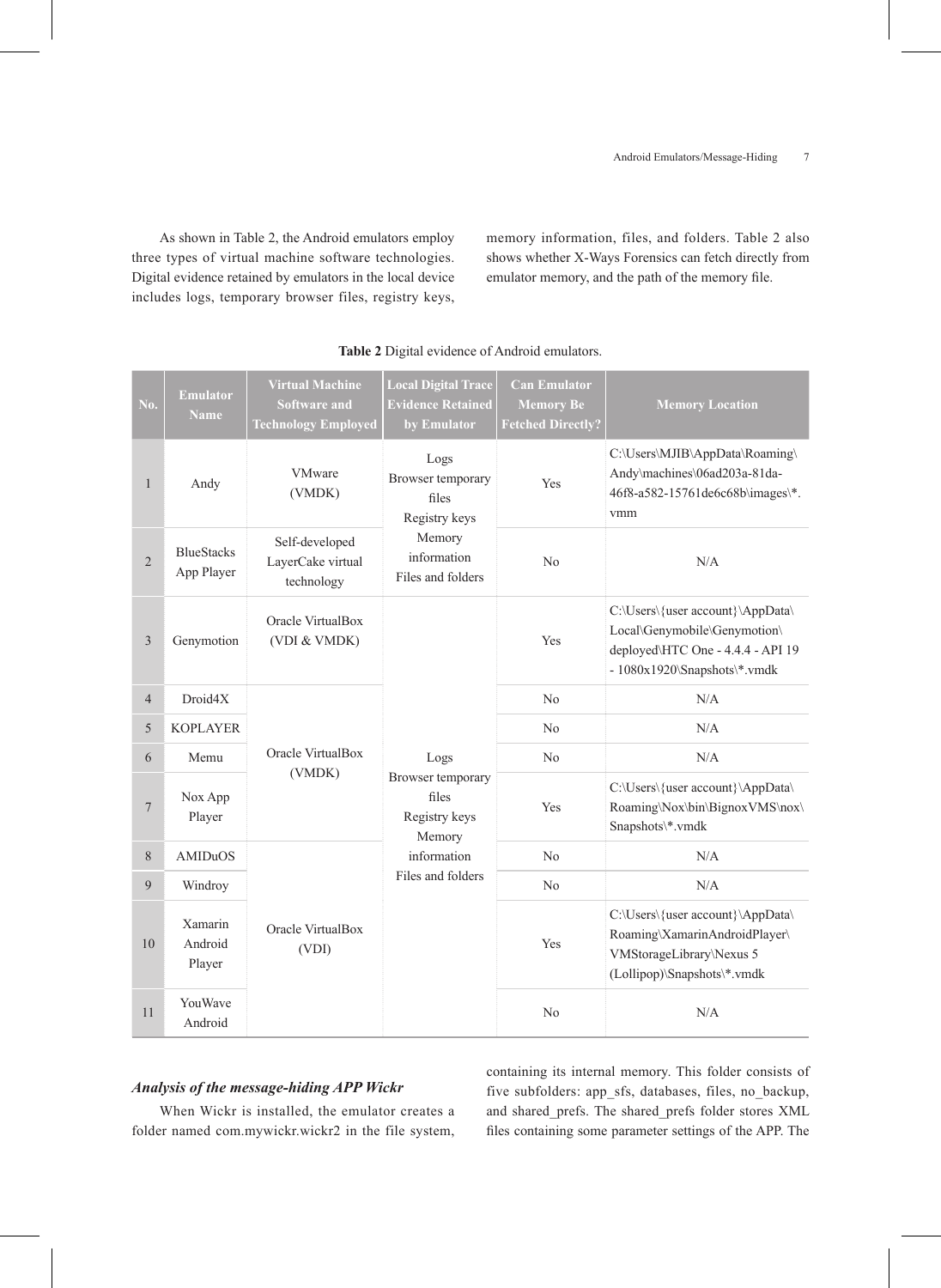databases folder contains SQLite database files named wickr\_db, and log files with the names starting with wickr db-journal. These two types of files are encrypted, so SQLite database files cannot be opened or browsed by the SQLite database reader, and log files cannot be opened or accessed by common text editors. The files folder stores record files (with the file extension.**wic**) related to the chats with different contacts. All chat record files are encrypted using the SHA-256 algorithm. For each chat record, two .wic files are generated with almost identical names, for example, dacec2704dbdbbf f585cdd778a9cb47bbe24a5d583ee2f0d4705bd9e84f1f 08f.wic and dacec2704dbdbbff585cdd778a9cb47bbe24 a5d583ee2f0d4705bd9e84f1f08f2.wic. The second .wic file is generated empty, for reasons that are not clear. Under the files folder, there is also an encrypted file named keyFile, which is used to store external memory content of the emulator. Analysis of the APP's network connection shows that the APP performs account login and message transmission through the HTTPS (port 443) service, and exchanges messages through the secex.info (204.232.166.114) server.

### *Analysis of the message-hiding APP Surespot*

After Surespot is installed, the emulator creates a folder named com.twofours.surespot in the file system of the internal memory. This folder consists of two subfolders: files and shared\_prefs. The shared\_ prefs folder stores XML files containing some of the APP's parameter settings. The account information of the last user and the last contact can be found in the surespot preferences.xml file. The files folder consists of three subfolders: identities, publicKeys, and state. The identities folder stores ssi files of a user account in GZIP format, with the file header 0x1F 8B 08. We used 7-ZIP to decompress the .ssi files, and attempted to parse their content, but we found that the file content was AES encrypted; therefore, we failed to retrieve any account information. Under the publicKeys folder are subfolders storing the account information of the users. The state folder stores the chat records in a file named messages\_*user account\_contact account*.sss and contact information in a file named friends.sss. All .sss files are stored in GZIP format. After the files were decompressed, we found that the file content was in JSON format, with

multiple fields defined, with the following fields and their corresponding values: id, to, hashed, voicePlayed, shareable, iv, fromVersion, gcm, data, from, datetime, mimeType, and toVersion, and with the corresponding values stored. The iv and data fields were encrypted with AES-256. The datetime field contains the chat time stored in UNIX *Numeric-Value* format. The /data/com. twofours.surespot and surespot folders store external memory information of the emulator. Analysis of the APP's network connection information shows that the APP performs account login and message transmission through the HTTPS (port 443) service, and exchanges related messages through the server.surespot.me and appspot.l.google.com servers.

### *Analysis of the message-hiding APP Cyber Dust*

When Cyber Dust is installed, the emulator creates a folder named **com**.radicalapps.cyberdust in the file system of the internal memory. This folder consists of five subfolders: cache, code\_cache, databases, files, and shared\_prefs. The shared\_prefs folder stores XML files containing some parameter settings of the APP. Among these files, the MyPreferences.xml file is of the greatest importance. It contains user account name, device type, and token value encrypted by an private algorithm and encoded in base64. The databases folder stores SQLite database files named cyberdust.db and log files with the names starting with cyberdust.db-journal. The cyberdust. db file permits users to read its content, where the id, message id, and date fields may help understand certain files of encrypted messages. The files folder contains some useful files for decrypting the messages transmitted by the APP, such as gaClientId, INSTALLATION, privat eKey.5715f8afe4b05bbb32a8099f, and publicKey.5715f8 afe4b05bbb32a8099f. privateKey.5715f8afe4b05bbb32a 8099f is the message ID used in this chat. The gaClientId and INSTALLATION files record UUIDs. No folder is created to store external memory information of the emulator. The analysis of the APP's network connection information shows that it performs account login and message transmission through the HTTPS (port 443) service and exchanges messages through the cyberdustl oadbalancerprod-1918061346.us-east-1.elb.amazonaws. com server.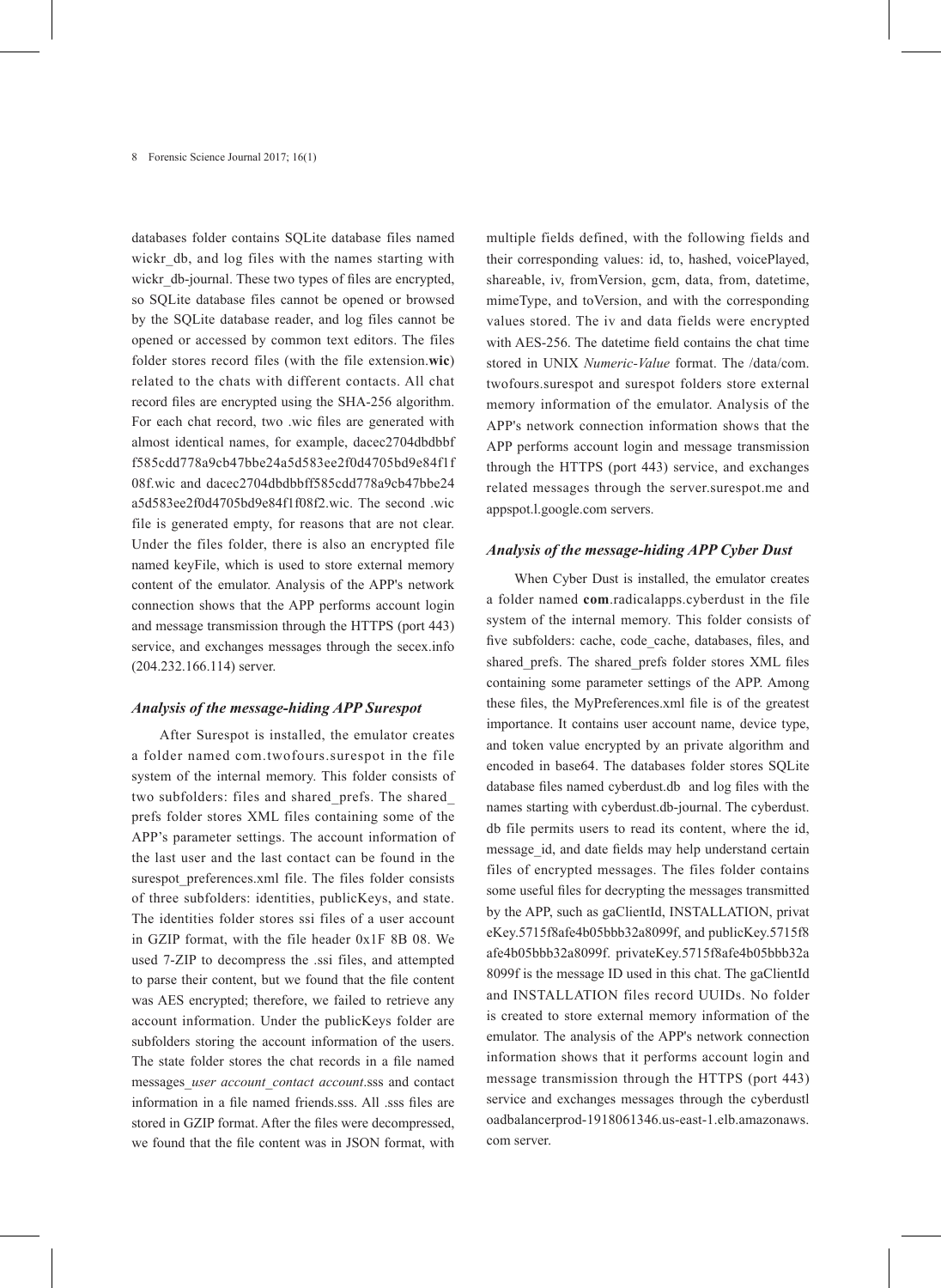### *Analysis of the message-hiding APP ChatSecure*

After ChatSecure is installed, the emulator creates a folder named info.guardianproject.otr.app.im in the file system of the internal memory. This folder consists of four subfolders: app\_KeyStore, databases, files, and shared\_prefs. The shared\_prefs folder stores XML files containing some parameter settings of the APP. Among these files, the account.xml file is of the greatest importance as it records the user's account information. Under the databases folder, there is a database file imps.db consisting of 21 tables, of which the accounts, contacts, messages, and chats tables contribute the most to forensic examination. The accounts table contains the user's account and plaintext password information. The contacts table contains contact information. The messages and chats tables contain any messages that are not yet deleted. The files folder has an encrypted SQLite 3 database file media.db and an APP debugging track file trail.properties. The track file records metadata that is useful for forensic examination, e.g., the APP start time and database start time. The /data/info.guardianproject. otr.app.im folder stores external memory information

of the emulator. The analysis of the APP's network connection information shows that the APP performs account login and message transmission through the XMPP service and exchanges related messages through the jabber.otr.im (port 5222) public server.

As shown in Table 3, the four message-hiding APPs have three types of digital evidence for forensic examination: internal memory file system and external memory of the emulator, network connection analysis data, and emulator and APP heaps. The analysis of the internal memory file system for the emulator shows that Wickr, Cyber Dust, and ChatSecure generate SQLite database files in the program folder to store relevant information. According to analysis of the emulator and APP heap information while each of the APPs are running, secret messages sent and received by the user, and even the already deleted messages, are retained. If the user logs out of an APP account , does not close APP, most of the hidden messages in the APP heap are lost, while related messages can still be found in the emulator memory.

| <b>Process</b><br><b>Name</b> | <b>File System of the</b><br><b>Internal Memory</b><br>for the Emulator                                                                            | <b>Any Folder</b><br>Generated for the<br><b>External Memory</b><br>of the Emulator? | <b>Network Connection</b><br><b>Analysis Data</b>                                                                             | <b>Emulator and APP Heap</b><br><b>Analysis</b>                                                                                                                                                                        |
|-------------------------------|----------------------------------------------------------------------------------------------------------------------------------------------------|--------------------------------------------------------------------------------------|-------------------------------------------------------------------------------------------------------------------------------|------------------------------------------------------------------------------------------------------------------------------------------------------------------------------------------------------------------------|
| Wickr                         | com.mywickr.wickr2<br>folder, Wickr.db, all<br>wic files, and keyFile                                                                              | No.                                                                                  | Account login and message<br>transmission: secex.<br>info(204.232.166.114:443)<br>server; HTTPS service                       | Secret messages sent and<br>received by the user and deleted<br>messages can be found in the<br>emulator and APP heaps. Most<br>of the secret messages in the<br>APP heap are lost if the user<br>logs out of the APP. |
| Surespot                      | com.twofours.<br>surespot folder, user<br>account.ssi, 1.spk,<br>cookie.sss, friends.<br>sss, and messages<br>user account: contact<br>account.sss | The /data/com.<br>twofours.surespot<br>and surespot folders<br>are generated.        | Account login and message<br>transmission: server.<br>surespot.me and appspot.<br>l.google.com(443) servers;<br>HTTPS service | Secret messages sent and<br>received by the user and deleted<br>messages can be found in the<br>emulator and APP heaps. Most<br>of the secret messages in the<br>APP heap are lost if the user<br>logs out of the APP. |

#### **Table 3** Major forensic items for message-hiding APPs.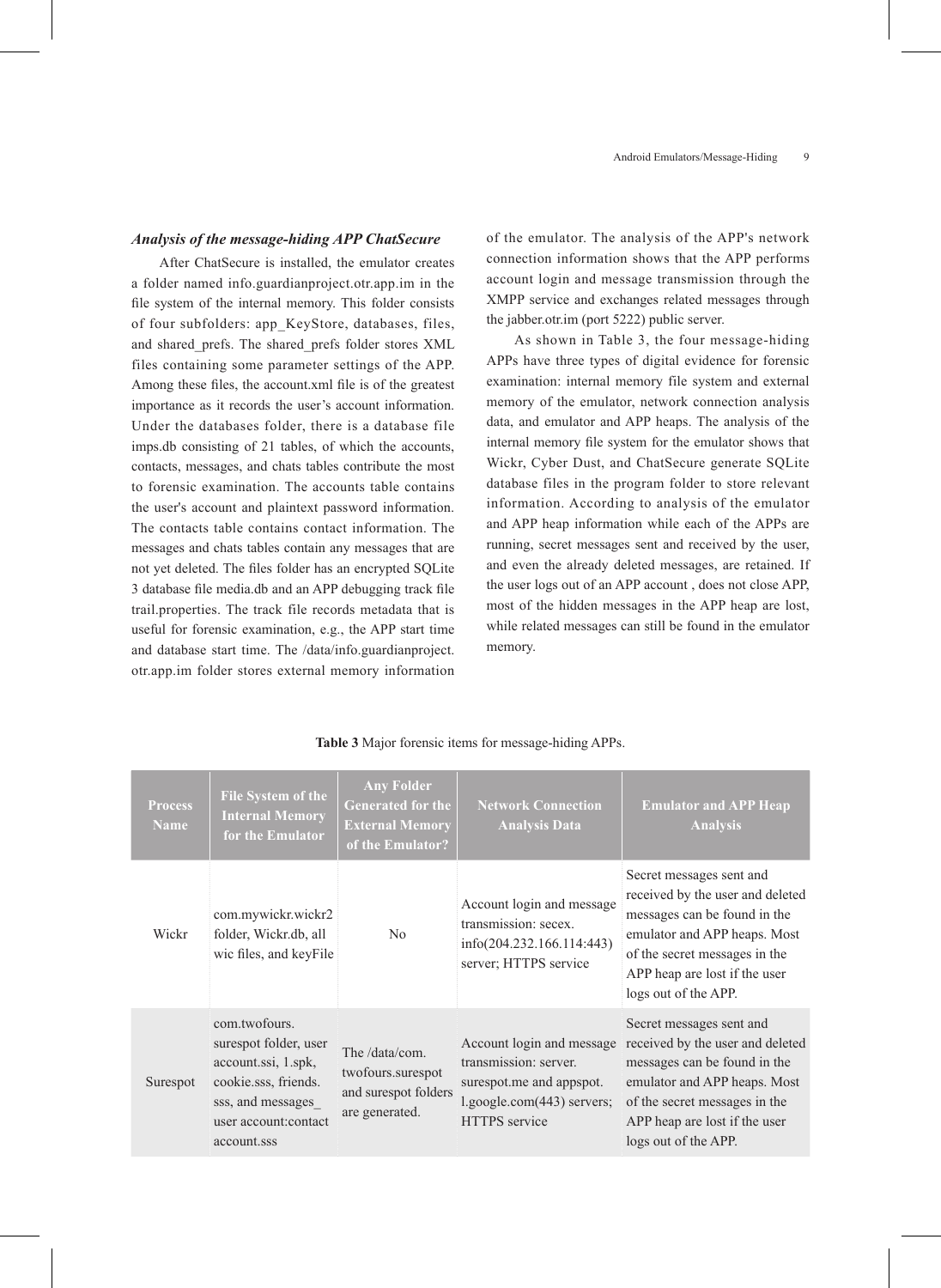#### 10 Forensic Science Journal 2017; 16(1)

| <b>Process</b><br><b>Name</b> | <b>File System of the</b><br><b>Internal Memory</b><br>for the Emulator                                                                                                     | <b>Any Folder</b><br><b>Generated for the</b><br><b>External Memory</b><br>of the Emulator? | <b>Network Connection</b><br><b>Analysis Data</b>                                                            | <b>Emulator and APP Heap</b><br><b>Analysis</b>                                                                                                                                                                                                      |
|-------------------------------|-----------------------------------------------------------------------------------------------------------------------------------------------------------------------------|---------------------------------------------------------------------------------------------|--------------------------------------------------------------------------------------------------------------|------------------------------------------------------------------------------------------------------------------------------------------------------------------------------------------------------------------------------------------------------|
| Cyber Dust                    | com.radicalapps.<br>cyberdust folder,<br>cyberdust.db, Web<br>Data, privateKey.577<br>aef46e4b07259ae71c<br>8e0, and publicKey.5<br>77aef46e4b07259ae7<br>1c8e0             | N <sub>0</sub>                                                                              | Account login and message<br>balancerprod-1918061346.<br>us-east-1.elb.amazonaws.<br>com(443); HTTPS service | Secret messages sent and<br>received by the user, and<br>transmission: cyberdustload deleted messages, can be found<br>in the emulator and APP heaps.<br>Most of the secret messages in<br>the APP heap are lost if the user<br>logs out of the APP. |
| ChatSecure                    | info.guardianproject.<br>otr.app.im folder,<br>imps.db (if the file<br>is not encrypted,<br>plaintext messages<br>may be found),<br>media.db, Web Data,<br>and KeyStore.bks | The /data/info.<br>guardianproject.<br>otr.app.im folder is<br>generated.                   | Account login and message<br>transmission: jabber.otr.<br>im(5222)                                           | Secret messages sent and<br>received by the user, and<br>deleted messages, can be found<br>in the emulator and APP heaps.<br>Most of the secret messages in<br>the APP heap are lost if the user<br>logs out of the APP,                             |

# **Conclusion**

In this study, 11 Android emulators and four message-hiding APPs were tested to explore digital evidence retained on local devices. Therefore, this study applied existing digital forensic procedures and methods to discover the emulator file structure and file characteristic items in which digital evidence may be hidden on local devices. The results show that investigators can extract digital evidence from these Android emulators when they are used in crimes. The study of message-hiding APPs shows that characteristic items in which digital evidence may be hidden can be discovered based on the internal file system of the emulator, external memory of the emulator, network connection, and emulator and APP heaps. The test results also show that message-hiding APPs with end-to-end encryption have anti-forensic capabilities, posing a major challenge for digital forensic personnel. However, if forensic personnel recover the content of the emulator's internal memory and APPs as soon as possible, they may be able to obtain secret message records that were

transmitted. Therefore, the comparison of memory content may help finding favorable forensic items and characteristic items. Message-hiding APPs that provide end-to-end message encryption and database encryption present a major challenge to digital forensic practice. Further exploration is required to study and develop forensic decryption technologies and methods for end-toend encryption APPs.

# **References**

- 1. IDC Smartphone OS Market Share 2015, 2014, 2013, and 2012 Retrieved June 30 2016, from http://www. idc.com/prodserv/smartphone-os-market-share.jsp
- 2. Amiduos Home (2016). Run Android on Windows - Fastest Android Emulator Retrieved May 15 2016, from http://www.amiduos.com/
- 3. Andy Home (2016). The Best Android Emulator For PC & Mac Andy Android Emulator Retrieved May 15 2016, from http://www.andyroid.net/
- 4. BlueStacks App Player (2016). Bluestacks Android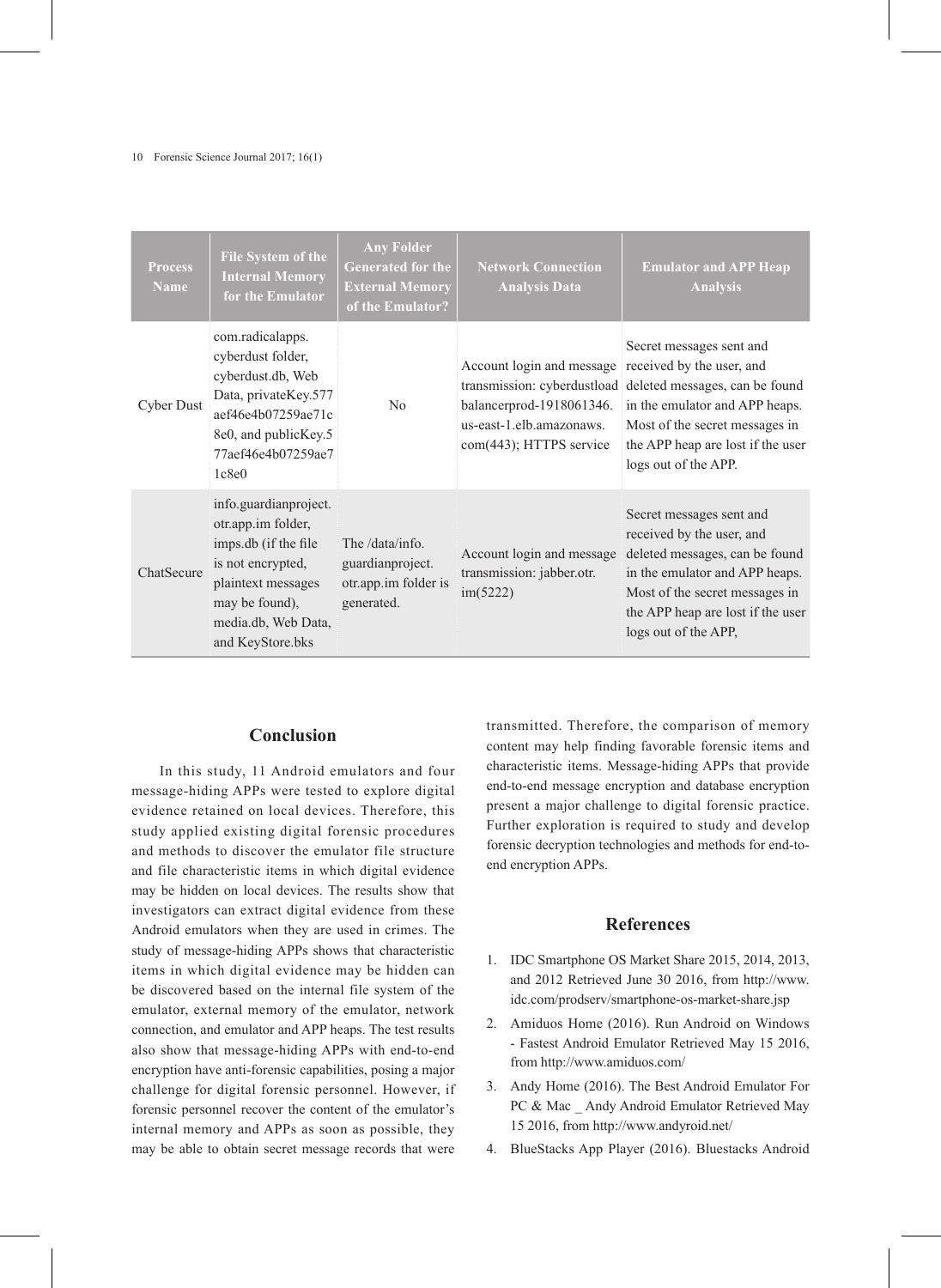Android Emulators/Message-Hiding 11

Emulator for PC and Mac Retrieved May 15 2016, from http://www.bluestacks.com/about-us/app-player. html

- 5. Droid4X Home (2016). droid4x simulator-best mobile experience on desktop Retrieved May 15 2016, from http://www.droid4x.com/
- 6. Genymotion Home (2016). Genymotion Fast And Easy Android Emulation Retrieved May 15 2016, from https://www.genymotion.com/
- 7. KOPLAYER Home (2016). The Best Free Android Emulator for PC - KOPLAYER Retrieved May 15 2016, from http://www.koplayer.com/
- 8. Memu Home (2016). MEmu Android emulator for PC, better than Bluestacks Retrieved May 15 2016, from http://www.memuplay.com/
- 9. Nox App Player Download (2016). Nox App Player Download for Windows PC, Mac, Laptop Retrieved May 15 2016, from http://noxappplayer.com/
- 10. Windroy Home (2016). droid4x simulator-best mobile experience on desktop Retrieved May 15 2016, from http://www.droid4x.com/
- 11. Introducing Xamarin Android Player (2016). Simulate Android apps with the Xamarin Android Player - Xamarin Retrieved May 15 2016, from https://www.xamarin.com/android-player
- 12. YouWave Home (2016). YouWave, A world for Android on PC Retrieved May 15 2016, from https:// youwave.com/